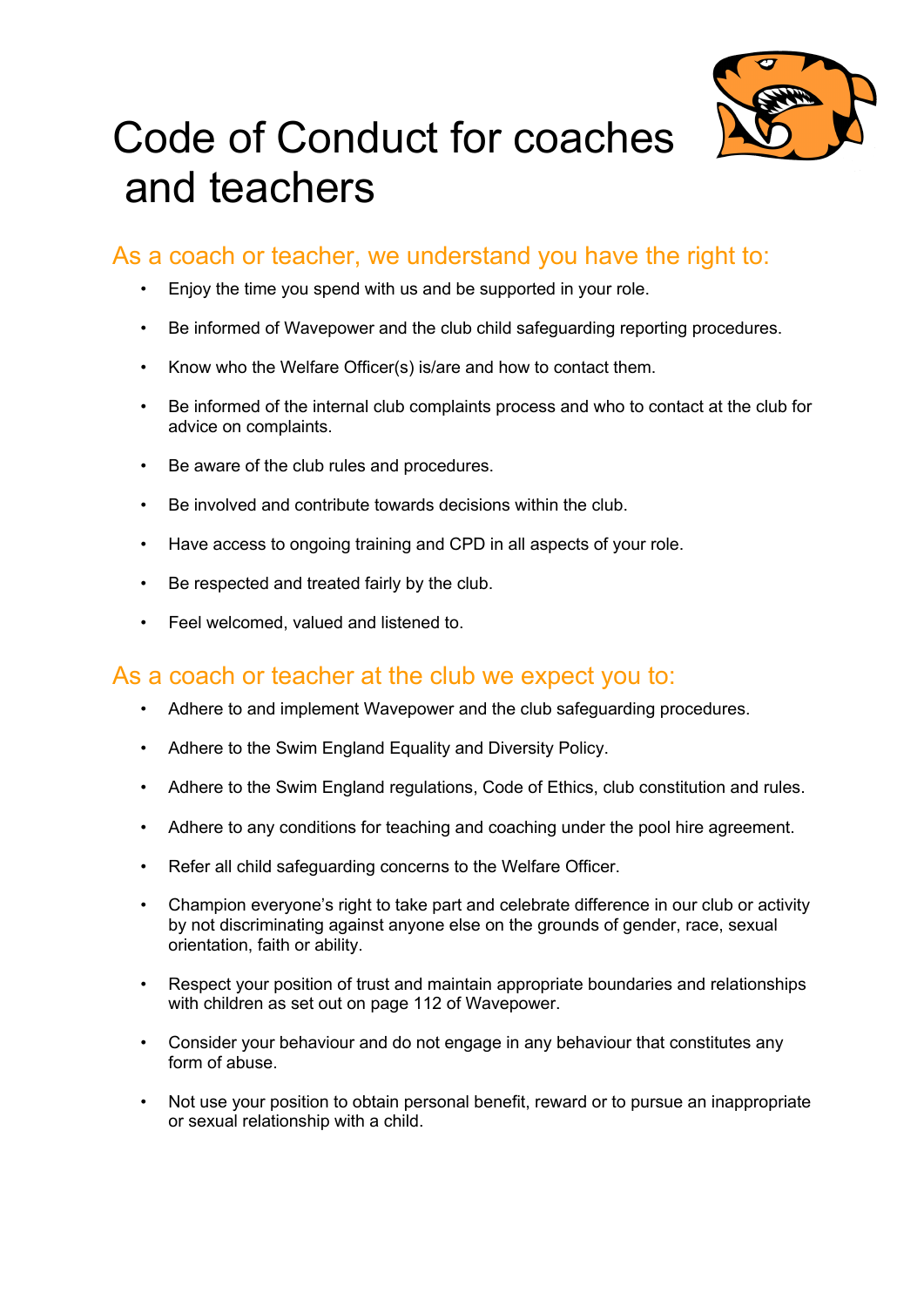- Respect children's trust and rights whilst being honest and open with them.
- Challenge and address instances of poor, negative, aggressive or bullying behaviour amongst children. Seek advice from the Welfare Officer where necessary.
- Lead by example promoting positive behaviour, good sportsmanship and encourage children to behave in a positive manner and follow the rules of the club and sport.
- Ensure team/squad selection is clear and transparent and be fair and equal when making decisions.
- Keep your coaching and/or teaching qualifications and CPD up to date.
- Complete Swim England approved child safeguarding training every three years.
- Ensure you have a current Disclosure and Barring Service (DBS) certificate (renewable every three years).
- Use positive and constructive methods when teaching and coaching and ensure programmes are appropriate for the age, ability and experience of the child.
- Always put the wellbeing, health and safety of the child before all other considerations including the development of performance.
- Keep children safe in your sessions with appropriate staffing ratios, using safe methods of instruction and techniques and by putting their safety first.
- Ensure any equipment used is fit for purpose, safe to use and accessible.
- Follow the club procedures should a child have an accident or suffer an injury.
- Develop positive relationships with parents/guardians and where possible provide them with regular information and updates regarding their child's development in swimming, para-swimming and diving.
- Listen to any concerns the parent/guardian or child may have and seek advice (where appropriate) to resolve any concerns.
- Treat all personal information about children or their families on a confidential "needto know" basis unless information sharing with others is required to protect and safeguard a child from harm.
- Observe the authority of officials and follow the rules of the sport when questioning any decisions.
- Treat with respect and encourage all children to respect all competitors and teams from other organisations in victory or defeat.

**Breaches of the Code of Conduct may result in disciplinary action being taken against you by the club committee under the judicial regulations or if you are employed under**